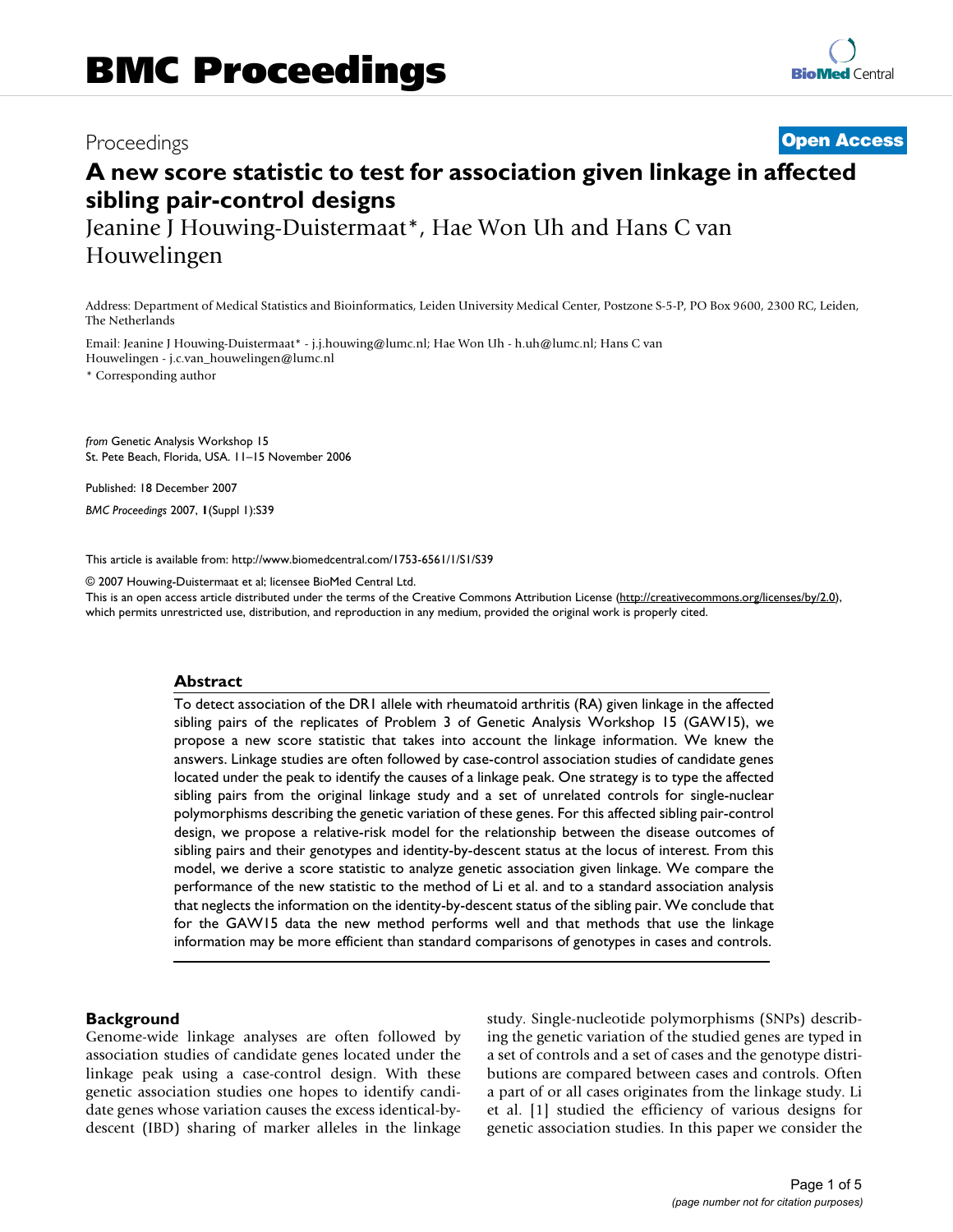affected sibling pair (ASP) – control design. Here, the controls are unrelated healthy subjects. We use the available linkage information in the ASPs to obtain an efficient statistic to test the null hypothesis of no association given linkage versus the alternative of association.

We first derive a relative-risk model for the disease outcomes with a term modeling association between the candidate SNP and the outcome and a term modeling excess IBD sharing at the SNP locus. This is a model for joint linkage and association. From the likelihood of this model, we derive a score statistic for testing association given linkage. The new score statistic appears to be a stratified analysis of the genotype distributions according to the IBD status of the sibling pair at the SNP locus. If the SNP is one of the causes of excess IBD sharing in the region, the stratified analysis should be more efficient than an unstratified analysis, which neglects the IBD information. The unstratified analysis compares the genotype frequencies of the affected sibling pairs and the controls.

Recently, a model linking disease outcomes in sibling pairs to linkage and association information measured at a candidate SNP was proposed by Li et al. [2]. The relationship between disease outcomes and the candidate SNP is modeled in terms of penetrances of the disease genotypes and disease-SNP haplotype frequencies. This model with six parameters is the most general model (GM). The model for linkage only (LE) has three parameters, namely two for the IBD probabilities at the SNP location and one for the allele frequency of the candidate SNP. The difference between the log of the likelihood of the GM model and the log of the likelihood of the LE model forms a test for association given linkage. The program LAMP can be used to compute the likelihood ratio test statistics and corresponding *p*-values. A disadvantage of the method is that it models one single gene under the peak, which may not be realistic for complex genetic traits studied in sibling pairs who share a relatively large region. Further likelihood ratio tests may be more sensitive for model deviations than score statistics [3].

We apply the new score statistic, the unstratified comparison of genotype frequencies between the affected sibling pairs and controls, a statistic which combines the new score statistic and the unstratified statistic and the likelihood ratio method of Li et al. [2] to the ASP and controls of the 100 replicates of Problem 3. The DR locus is used as the candidate locus. At the DR locus, two variants exist which increase the risk for disease, namely DR1, with a modest effect, and DR4, with a large effect. Because the effect of DR4 is large and we are interested in detecting small effects, we removed siblings and controls homozygous for the DR4 allele. Our goal was to identify

the small effect of the DR1 allele. In these data the marker information is almost perfect. Therefore, we derived the score statistic under the assumption of known IBD. In the discussion we describe how to adapt the statistic when uncertainty in IBD status exists.

#### **Methods**

#### *New score statistic*

Let *G* measure the total effect of the unobserved genes under the identified linkage peak. Without loss of generality, we assume that *G* has mean value of zero. Further, we assume that the disease is rare. The relative effect RR of *G* is modelled by RR = exp(*G*). By using second-order Taylor approximations around  $G = 0$ , the conditional probability of being affected given *G* is proportional to (1 + *G* + 0.5*G*2) and the probability that two siblings are affected given their genetic effects  $G_1$  and  $G_2$  is proportional to (1)  $+ G_1 + G_2 + 0.5 G_1^2 + 0.5 G_2^2 + G_1 G_2$ .

The information available on *G* is for each sibling pair, the pair of genotypes at the candidate SNP of interest  $(S_1, S_2)$ and the IBD status at the candidate locus  $IBD<sub>S</sub>$ . The conditional probability that two siblings are affected given  $(S_1, S_2)$  $(S_2)$  and IBD<sub>S</sub> is proportional to  $(1 + E(G_1|S_1) + E(G_2|S_2) + E(G_3|S_3))$ 0.5 Var( $G_1 + G_2$ |S<sub>1</sub>, S<sub>2</sub>, IBD<sub>S</sub>)). By applying Bayes rule and assuming  $Var(G_1 + G_2 | S_1, S_2, IBD_S) = Var(G_1 + G_2 | IBD_S)$ , we obtain

$$
P(S_1, S_2, IBD_S|ASP) \approx \frac{P(S_1, S_2, IBD_S)}{P(ASP)} (1 + E(G_1|S_1) + E(G_2|S_2) + 1/2Var(G_1 + G_2|IBD_S))
$$
  

$$
\approx \frac{P(S_1, S_2, IBD_S)}{P(ASP)} (1 + \beta(S_1 + S_2 - 2\mu) + \delta(IBD_S - 1)/\sqrt{2}),
$$

with  $\mu$  equal to E(S<sub>1</sub>). By using Var( $G_1 + G_2$ |S<sub>1</sub>, S<sub>2</sub>, IBD<sub>S</sub>) =  $Var(G_1 + G_2|IBD_S)$ , we assume that given the IBD status, the variance and covariance of the genetic effects do not depend on the SNP genotypes. The parameter  $\delta$  measures linkage at the SNP location and the parameter  $\beta$  measures association of the SNP to the disease. The model extends the model of Kong and Cox [4] by also including an association term.

Now the log likelihood function is given by

$$
\ell(S_1, S_2, IBD_S \mid ASP) = c + \sum_{\text{sib pairs}} \ln(1 + \beta(S_1 + S_2 - 2\mu) + \delta(IBD_S - 1) / \sqrt{2}),
$$

where  $c$  is a constant independent of  $\beta$ . The corresponding score statistic U to test the null hypothesis H<sub>0</sub>:  $\beta$  = 0 given  $IBD<sub>S</sub>$  is given by

$$
U = \sum_{IBD=0} \frac{1}{1-\delta} (S_1 + S_2 - 2\mu) + \sum_{IBD=1} (S_1 + S_2 - 2\mu) + \sum_{IBD=2} \frac{1}{1+\delta} (S_1 + S_2 - 2\mu).
$$

The parameter  $\delta$  can be obtained by applying Kong and Cox method [4] to the ASP, and the parameter  $\mu$  can be obtained from the controls. Under the null hypothesis the statistic U has mean value of zero. The variance of U can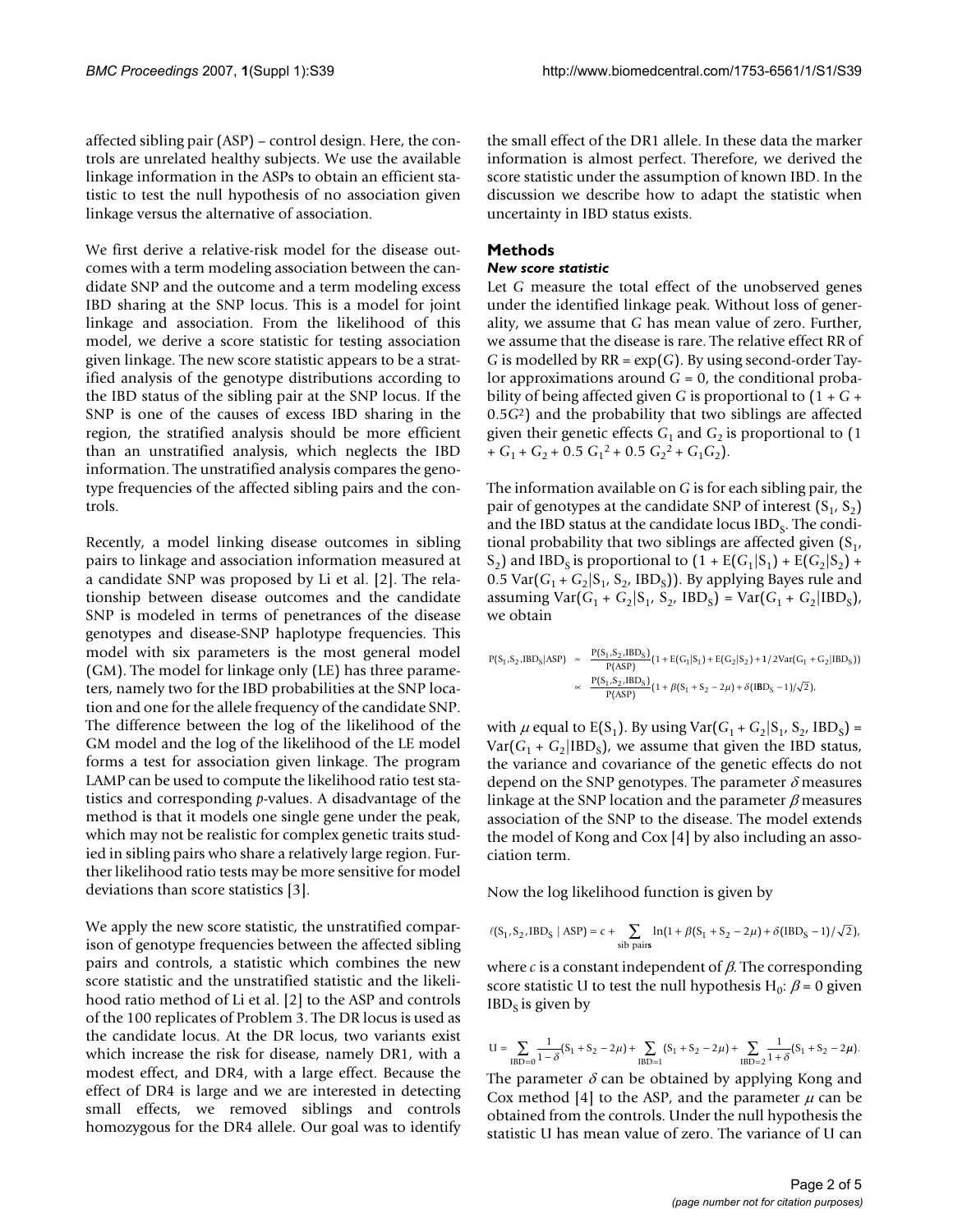be empirically estimated or computed based on the genotype frequencies under the null hypothesis.

The unstratified version of this statistic tests the null hypothesis of no association without accounting for linkage information. Also, for this statistic the genotypes of sibling pairs are not independent. The variance of the statistic can be empirically estimated. If the assumption of  $Var(G_1 + G_2 | S_1, S_2, IBD_S) = Var(G_1 + G_2 | IBD_S)$  is violated the stratification according to the IBD groups will not be optimal. The test statistic is still valid, but the gain in power compared to the unstratified test statistic will be smaller. Therefore, we propose also the statistic U\*, which combines the unstratified statistic and the new score statistic by pooling the one and two IBD groups.

#### *Materials*

To evaluate the performance of the new statistics U and U\*, we analyzed the sibling pairs affected with RA of Replicates 1 to 100. For the simulation of the replicates, a lifetime prevalence of RA of 0.0107 and a lambda-sib (lifetime prevalence for siblings of affected individuals divided by the population prevalence) of 9.03 was used. The marker information was high due to a dense map (average spacing of 5 cM), a high marker heterozygositiy (above 0.7), and the availability of parental genotypes. For association, we studied the DR locus with two risk variants (DR1 and DR4). The DR1 allele has a frequency of 0.1 and a genotype relative risk for homozygous carriers versus homozygous carriers of the DRx allele of 1.5. The other variant DR4 has a frequency of 0.25 and increases the risk for RA enormously. The genotype relative risk for homozygous carriers DR4 versus homozygous carriers of the DRx allele is 30. Our aim was to identify the DR1 allele at the DR locus.

We first removed the sibling pairs and controls who are homozygous carriers of the DR4 allele. The number of affected sibling pairs used for analysis varied from 211 to 270 with a mean number of 238 sibling pairs. The number of homozygous carriers in the controls was small, and around 2000 controls were available for association analysis. For each replicate we used Merlin [5] to estimate the parameter  $\delta$  and to compute the multipoint IBD<sub>s</sub> at the DR locus, assuming an additive model for each sibling pair. For almost all sibling pairs, the IBD status was observed. When the IBD status was uncertain, the most likely IBD status was assigned to the sibling pair. In the 100 replicates, the parameter  $\delta$  varied from 0.13 to 0.36 with a mean of 0.25. The genotype  $S_k$  for  $k = 1$  or 2 was defined as the number of DR1 alleles carried by sibling *k* and its expectation  $\mu$  was computed from the controls. In the replicates, the parameter  $\mu$  varied from 0.28 to 0.37 with a mean of 0.32.

We applied the new score statistic U, the unstratified test statistic and the statistic U\*, which combines the sibling pairs who share two alleles IBD and one allele IBD. We estimated the variances of the three statistics empirically. Finally, for the method of Li et al. [2] we used the program LAMP assuming an additive model and a disease prevalence of 0.01. We considered both the ASP design as well as the ASP-control design. Note that we did not include the uncertainty of the parameter  $\mu$  in the computation of the *p*-value for the score statistics. To be able to compare the performance of the score statistics with the performance of the Li method, we made the uncertainty in the estimated allele frequencies in the controls negligible by multiplying each control record four times.

### **Results**

In Table 1, the *p*-values of the various statistics applied to the first five replicates are given. Table 2 shows the number of times the null hypothesis of no association is rejected in the 100 replicates using the various methods. From comparing the results of LAMP using the ASP-control design with the ASP design it is clear that including the controls increases the power to detect association. At the 5% level all methods using the ASP-control design were able to reject the null hypothesis of no association in all replicates. At the 0.1% significance level, the statistic U\* and the LAMP method perform best, but the differences with the original statistic U and the unstratified statistic are small. Note also that the unstratified statistic performs a little better than the stratified U statistic.

#### **Discussion**

The new statistic U\* performs as well as the likelihoodratio statistic of Li et al [2]. The method of Li et al. performs well with these data although the assumption of one single gene under the linkage peak is violated (DR1 allele, DR4 allele, locus C, and locus D). The score statistic U does not assume one gene under the peak, but it assumes that  $Var(G_1 + G_2 | S_1, S_2, IBD_S) = Var(G_1 + G_2)$  $G_2$ [IBD<sub>S</sub>]. This assumption does not hold when multiple disease variants or disease loci are in linkage disequilibrium (LD) with the candidate SNP. Thus the statistic U allows for multiple disease loci as long as they are not in LD with the candidate SNP. When this assumption is violated, the stratification is not optimal and the statistic loses power. An ad hoc solution is the modified statistic U\*, which combines the unstratified statistic and the new statistic. Probably due to the presence of the DR4 allele in the reference category and the LD between the DR locus and locus C, U\* and the unstratified statistic perform better than the score statistic U. The method of Li et al. models a disease locus in LD with the candidate SNP and is therefore more flexible to deal with multiple disease variants. Extended simulations are needed to study the per-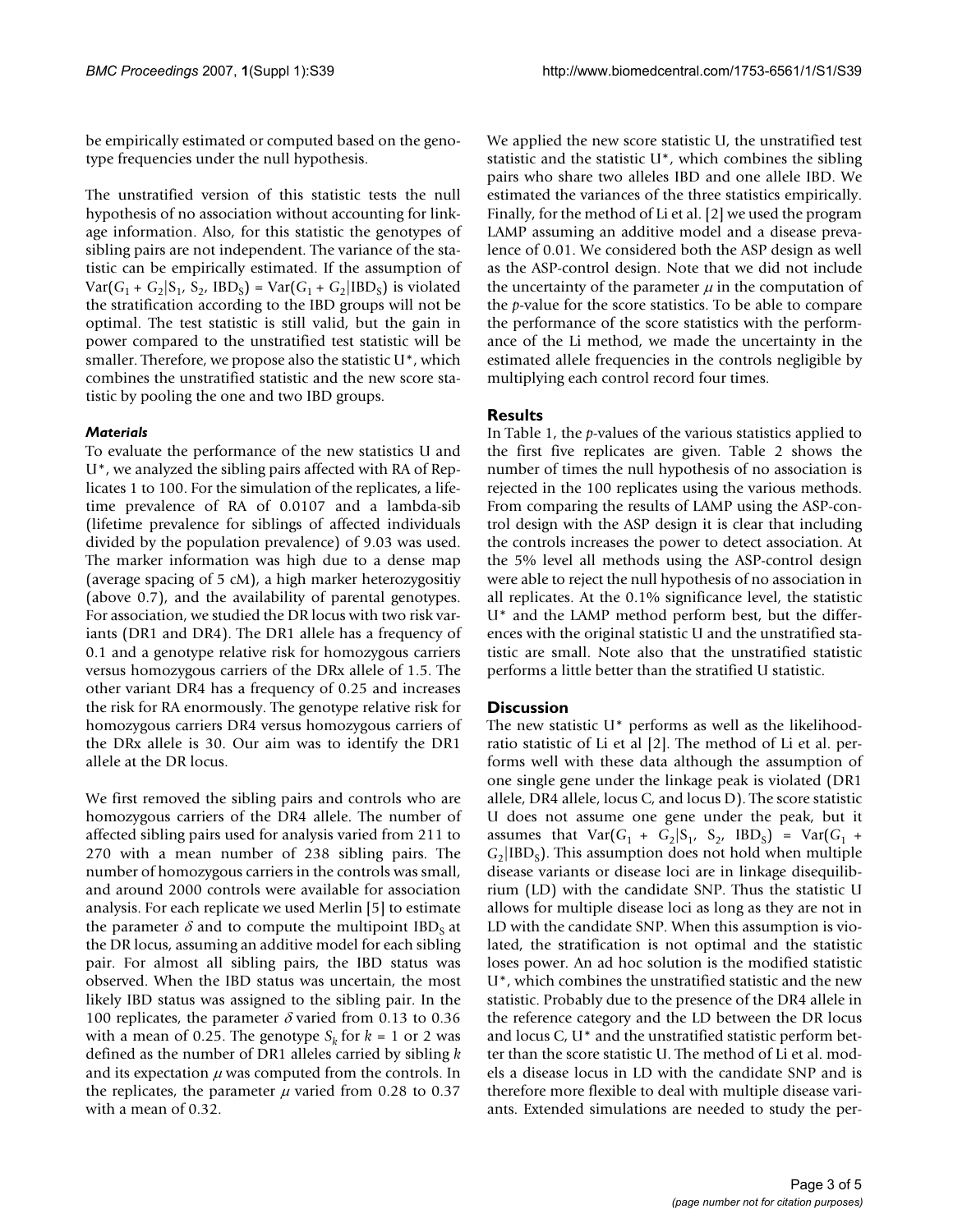| Replicate     | Number of pairs | $\mu^a$ | $\partial^{\!b}$ | P-values for testing<br>association in ASP-controlsc | P-values of various statistics for testing association given linkage |                                     |                                              |                                            |
|---------------|-----------------|---------|------------------|------------------------------------------------------|----------------------------------------------------------------------|-------------------------------------|----------------------------------------------|--------------------------------------------|
|               |                 |         |                  |                                                      | U <sup>d</sup> in ASP-<br>controls                                   | U <sup>*e</sup> in ASP-<br>controls | LR statistic <sup>f</sup> in<br>ASP-controls | LR statistic <sup>f</sup> in<br><b>ASP</b> |
|               | 229             | 0.31    | 0.34             | $5.6 \times 10^{-5}$                                 | $1.8 \times 10^{-5}$                                                 | $2.2 \times 10^{-8}$                | $8.0 \times 10^{-5}$                         | 0.4                                        |
| $\mathfrak z$ | 225             | 0.34    | 0.24             | $1.4 \times 10^{-6}$                                 | $3.1 \times 10^{-6}$                                                 | $1.2 \times 10^{-9}$                | $7.0 \times 10^{-5}$                         | 0.8                                        |
| 3             | 223             |         | $0.32$ $0.31$    | $1.1 \times 10^{-4}$                                 | $1.4 \times 10^{-4}$                                                 | $1.0 \times 10^{-7}$                | $7.1 \times 10^{-4}$                         | 0.6                                        |
| 4             | 214             | 0.33    | 0.27             | $8.8 \times 10^{-4}$                                 | $1.2 \times 10^{-3}$                                                 | $1.8 \times 10^{-5}$                | 0.009                                        | 0.6                                        |
| 5             | 244             | 0.35    | 0.23             | $1.0 \times 10^{-3}$                                 | $1.7 \times 10^{-3}$                                                 | $5.6 \times 10^{-5}$                | 0.008                                        | 0.2                                        |

| Table 1: $p$ -Values for various methods used for testing for genetic association |  |
|-----------------------------------------------------------------------------------|--|
|-----------------------------------------------------------------------------------|--|

aExpectation of number of DR1 alleles carried by an individual

bKong and Cox  $\delta$  [4]

cThe dependency of the genotypes of siblings is taken into account by using the empirical variance

dNew score statistic

 $e$ Modified version of U obtained by combining siblings with IBD = 1 and IBD = 2

f Likelihood ratio statistic of LAMP comparing the models GM and LE [2]

formance of these statistics under multiple disease loci models.

When multiple variants exist or multiple disease loci are present in the LD block around the candidate SNP, the statistic U is still valid, but loses power. In this paper, we used the ad hoc U\* to deal with the presence of the DR4 allele in the reference category. More sophisticated solutions are warranted. When multiple variants are observed, the model could be extended by including more  $S_k$  variables in the model corresponding to the different risk alleles. When these other variants are unknown, the parameter of the linkage term should depend on the genotypes  $S_{k}$  for example by inclusion of interaction terms between the association and linkage information in the model.

The version of the score statistic presented in this paper assumes observed IBD for the sibling pairs. The statistic can easily be adapted to deal with uncertainty in IBD status by using a weighted statistic with weights equal to the IBD probabilities. Another extension is to allow for haplotype ambiguity. However this is not straightforward because the haplotypes of sibling pairs are not independent. The control population is rather large in the GAW15 data, we assumed known population frequencies of the DR1 genotypes. For smaller populations the uncertainty in the estimates can be taken into account by computing the variances of the statistic under the null hypothesis.

Similar to the models of Li et al. [2], the relative-risk model that is presented in this paper can also be used for joint linkage and association analysis and for analysis of residual linkage given association. To analyze joint linkage and association in the GAW14 data sets, we [6] used the conditional logistic models of Olson [7]. This method models the relationship between the IBD probabilities in affected relative pairs and covariates. The SNP genotypes can be included as a covariate in the model. The MASC method [8] also considers the IBD status and observed genotypes. The method classifies index patients into categories based on marker genotypes and IBD status and tests for deviations of the distribution within these classes using chi-square statistics. Finally, the method of Sun et al. [9] tests the null hypothesis of no residual linkage given association. The method stratifies sibling pairs according to the siblings' genotypes at the SNP locus and compares the IBD distribution in the strata to its expecta-

Table 2: Number of times H<sub>0</sub> is rejected using the various methods of testing for genetic association

| Replicates |                    | in ASP-controls <sup>a</sup> | Testing for association given linkage                   |                              |                                              |                                  |  |
|------------|--------------------|------------------------------|---------------------------------------------------------|------------------------------|----------------------------------------------|----------------------------------|--|
|            | Significance level |                              | Testing association $\cup^{\mathsf{b}}$ in ASP-controls | $U^{*c}$ in ASP-<br>controls | LR statistic <sup>d</sup> in<br>ASP-controls | LR statistic <sup>d</sup> in ASP |  |
| to 100     | 0.05               | 100                          | 100                                                     | 100                          | 100                                          | 42                               |  |
| to 100     | 0.001              | 93                           | 91                                                      | 97                           | 98                                           |                                  |  |

<sup>a</sup>The dependency of the genotypes of siblings is taken into account by using the empirical variance bNew score statistic

 $c$ Modified version of U obtained by combining siblings with IBD = 1 and IBD = 2

dLikelihood ratio statistic of LAMP comparing the models GM and LE [2]